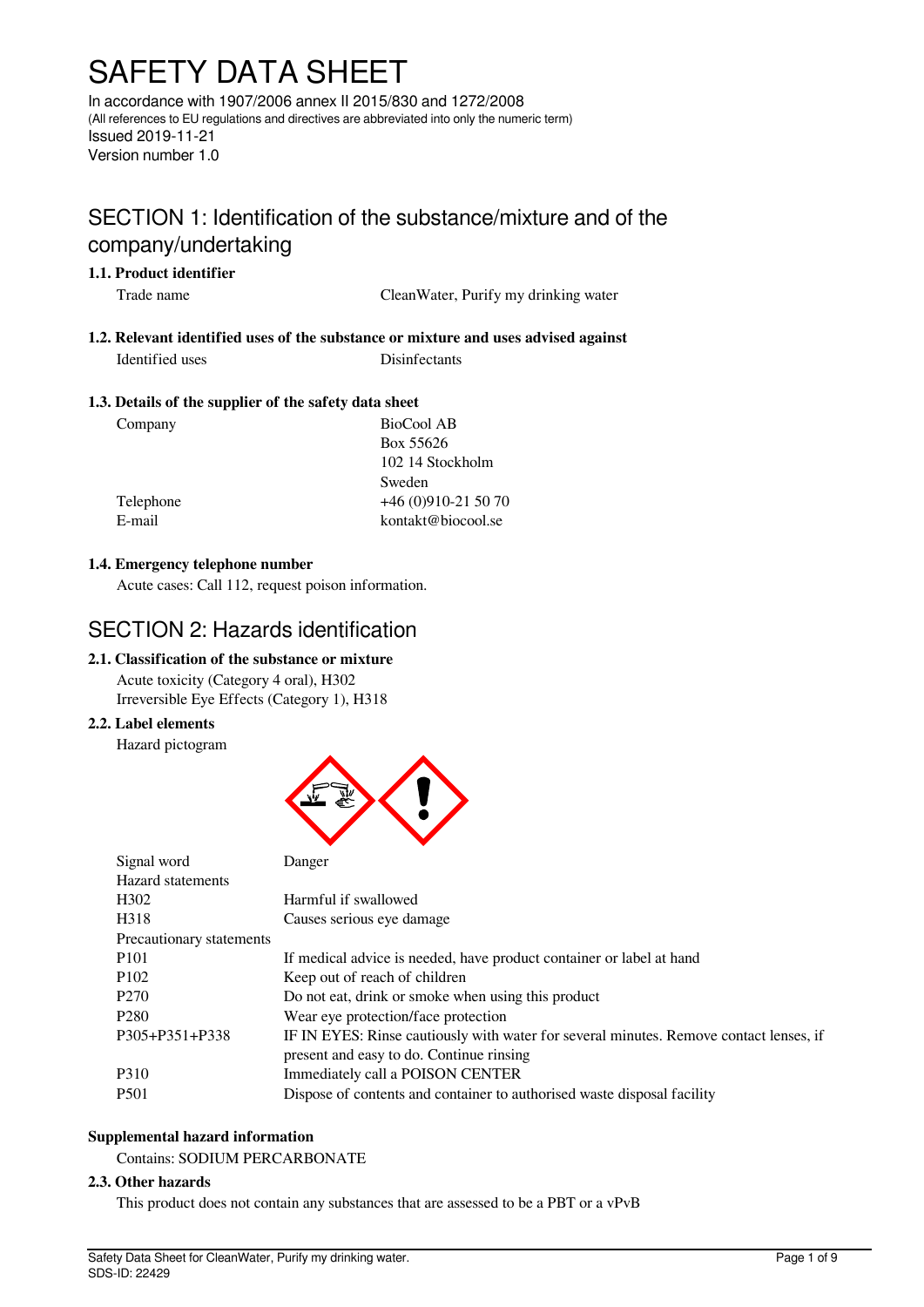## SECTION 3: Composition/information on ingredients

## **3.2. Mixtures**

Note that the table shows known hazards of the ingredients in pure form. These hazards are reduced or eliminated when mixed or diluted, see Section 16d.

| <b>Constituent</b>                                                                                        | lClassification                                                 | <b>Concentration</b> |  |
|-----------------------------------------------------------------------------------------------------------|-----------------------------------------------------------------|----------------------|--|
| <b>SODIUM PERCARBONATE</b>                                                                                |                                                                 |                      |  |
| ICAS No: 15630-89-4<br>EC No: 239-707-6                                                                   | Ox Sol 2, Acute Tox 4 <i>oral</i> , Eye Dam 1; H272, H302, H318 | $\geq 65 - 55 \%$    |  |
| <b>SODIUM CARBONATE</b>                                                                                   |                                                                 |                      |  |
| ICAS No: 497-19-8<br><b>IEC No: 207-838-8</b><br>Index No: 011-005-00-2<br><b>REACH: 01-2119485498-19</b> | Eye Irrit 2; H319                                               | $10\%$               |  |

Explanations to the classification and labelling of the ingredients are given in Section 16e. Official abbreviations are printed in normal font. Text in italics are specifications and/or complements used in the calculation of the classification of this mixture, see Section 16b.

## SECTION 4: First aid measures

## **4.1. Description of first aid measures**

## **Generally**

In case of concern, or if symptoms occur, call a doctor/physician.

## **Upon breathing in**

Fresh air and rest. If symptoms persist seek medical advice.

## **Upon eye contact**

Remove contact lenses immediately if possible.

Flush immediately with luke-warm water for 15 - 20 minutes with wide-open eyes. Transport the injured person to a hospital immediately.

Important! Also flush during transport to hospital (eye specialist).

## **Upon skin contact**

Remove contaminated clothing. Wash the skin with soap and water. If symptoms occur, contact a physician.

## **Upon ingestion**

Rinse mouth out thoroughly first with water, then SPIT OUT the rinse water. Drink at least half a litre of water and seek medical advice. DO NOT INDUCE VOMITING.

## **4.2. Most important symptoms and effects, both acute and delayed**

## **Upon eye contact**

Risk of permanent eye damage.

## **Upon ingestion**

Harmful if swallowed.

## **4.3. Indication of any immediate medical attention and special treatment needed**

Symptomatic treatment.

Upon contact with a doctor, make sure to have the label or this safety data sheet with you.

## SECTION 5: Fire-fighting measures

## **5.1. Extinguishing media**

Extinguish with water mist, powder, carbon dioxide or alcoholresistant foam.

## **5.2. Special hazards arising from the substance or mixture**

Oxygen (O2) is released during heating.

## **5.3. Advice for fire-fighters**

Protective measures should be taken regarding other material at the site of the fire. In case of fire use a respirator mask. Wear full protective clothing.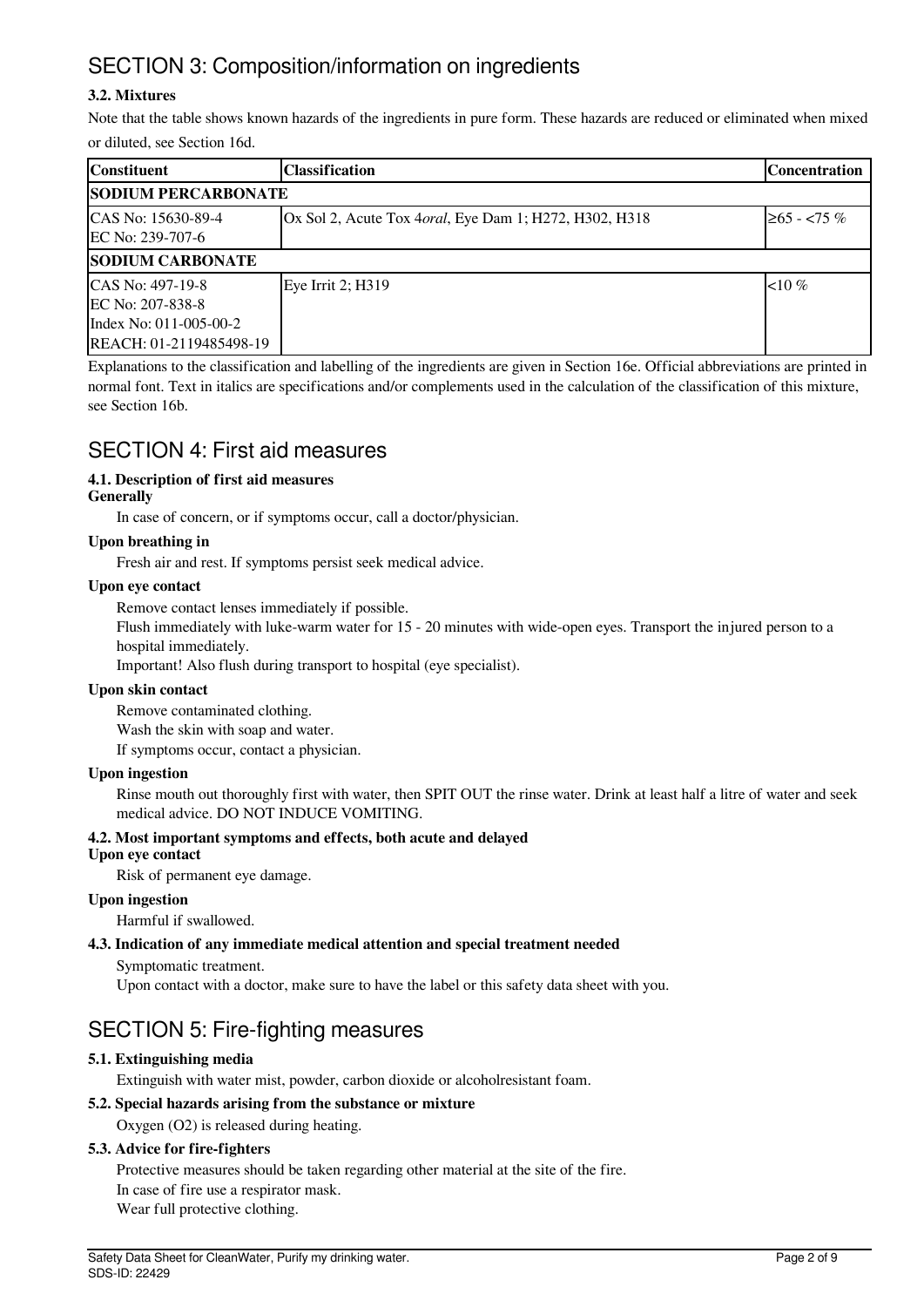## SECTION 6: Accidental release measures

## **6.1. Personal precautions, protective equipment and emergency procedures**

#### Avoid dust formation.

Do not inhale dust and avoid contact with skin, eyes and clothes when cleaning up spill. Keep unauthorized and unprotected people at a safe distance. Use recommended safety equipment, see section 8. Ensure good ventilation.

## **6.2. Environmental precautions**

Avoid release to drains, soil or watercourses.

## **6.3. Methods and material for containment and cleaning up**

Minor spills can be dried up with a damp cloth. Carefully collect the product without generating dust and dispose of at a waste collection point. Ensure good ventilation after sanitation.

## **6.4. Reference to other sections**

See section 8 and 13 for personal protection equipment and disposal considerations.

## SECTION 7: Handling and storage

## **7.1. Precautions for safe handling**

Store this product separately from food items and keep it out of the reach of children and pets. Avoid handling in a manner which will raise dust. Do not inhale dust and avoid contact with skin and eyes. Do not eat, drink or smoke in premises where this product is handled. Wash your hands after using the product. Remove contaminated clothing. Use local extract ventilation or similar ventilation, as dust may be formed. Use recommended safety equipment, see section 8. Keep away from incompatible products. **7.2. Conditions for safe storage, including any incompatibilities**

The product should be stored in a manner which prevents hazards to health and the environment. Avoid exposure to humans and animals and do not discharge the product in a sensitive environment.

Keep out of reach for children.

Store separately from food and animal fodder, incl. utensils or surfaces which have been in contact with these things. Store only in the original package.

Store in dry and cool area.

Store in a ventilated space.

Do not store close to incompatible materials (see section 10.5).

## **7.3. Specific end uses**

See identified uses in Section 1.2.

## SECTION 8: Exposure controls/personal protection

## **8.1. Control parameters**

## **8.1.1. National limit values**

All ingredients (cf. Section 3) lack occupational exposure limit values.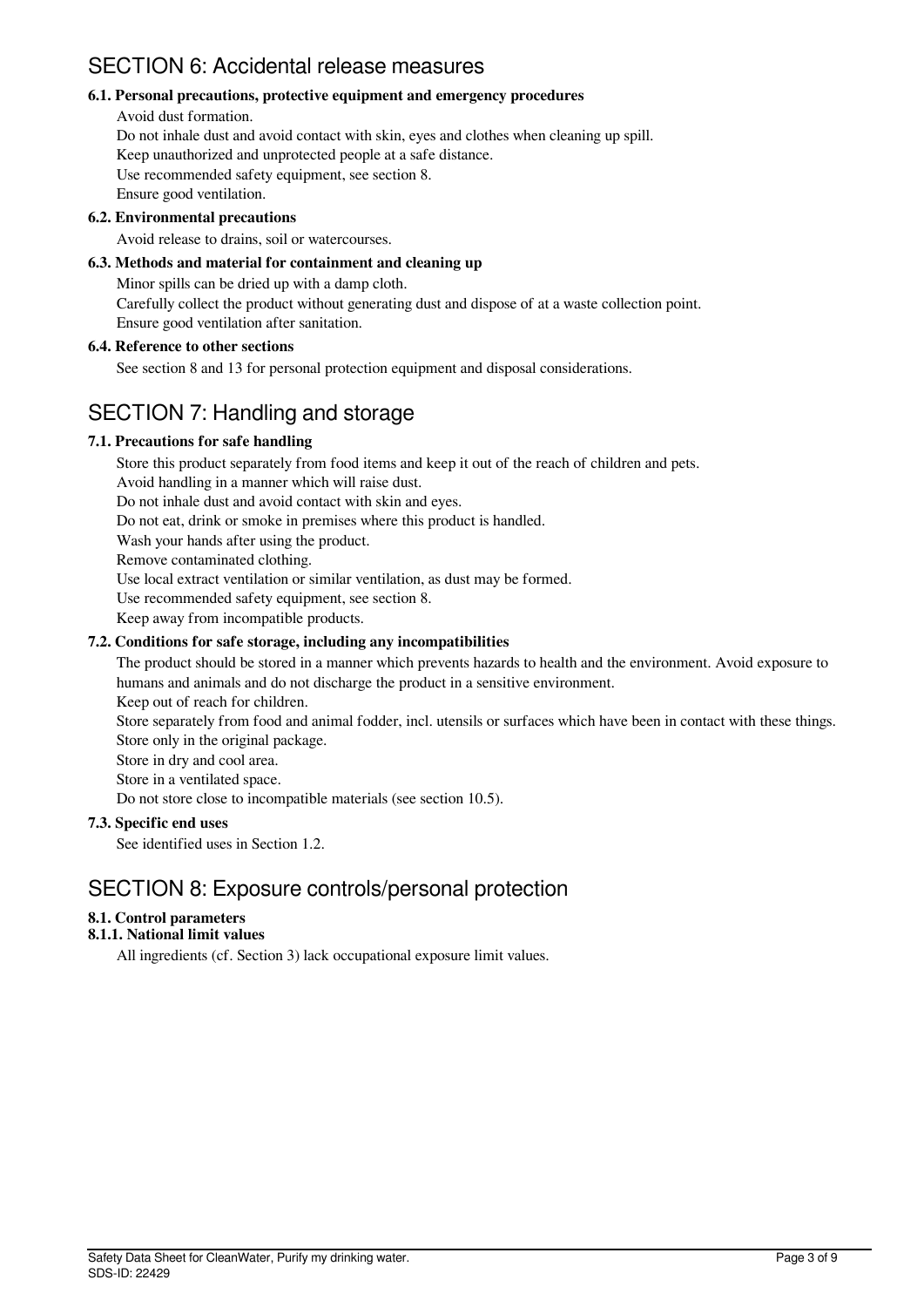#### **DNEL SODIUM PERCARBONATE**

|          | Type of exposure | Route of exposure | Value                    |
|----------|------------------|-------------------|--------------------------|
| Worker   | Acute            | Dermal            | $12.8 \text{ mg/cm}^2$   |
|          | Local            |                   |                          |
| Worker   | Chronic          | Inhalation        | $5 \text{ mg/m}^3$       |
|          | Local            |                   |                          |
| Consumer | Acute            | Dermal            | $6.4$ mg/cm <sup>2</sup> |
|          | Local            |                   |                          |

## **SODIUM CARBONATE**

|          | Type of exposure | <b>Route of exposure</b> | <b>Nalue</b>        |
|----------|------------------|--------------------------|---------------------|
| Worker   | Chronic          | <b>Inhalation</b>        | $10 \text{ mg/m}^3$ |
|          | Local            |                          |                     |
| Consumer | Acute            | <b>Inhalation</b>        | $10 \text{ mg/m}^3$ |
|          | Local            |                          |                     |

## **PNEC**

No data available.

#### **8.2. Exposure controls**

Avoid dust formation.

Wash hands thoroughly after handling and before food intake or smoking.

To prevent occupational risks the health hazards for this product or any of the ingredients should be taken into account (see sections 2, 3 and 11), according to EU Directive 89/391 and 98/24 and national jurisdiction for occupational risks.

## **8.2.1. Appropriate engineering controls**

Handle in premises with good ventilation.

Use local extract ventilation or similar ventilation, as dust may be formed.

Eye-rinsing facilities shall be available at the workplace.

#### **Eye/face protection**

Use protective glasses with tight seals according to standard EN166.

## **Skin protection**

Use suitable protective clothing.

During normal use hand protection is not necessary, but it is recommended during repeated/prolonged contact with the product. Recommended glove material: nitrile, butyl or rubber.

## **Respiratory protection**

Use proper protective breathing equipment in case of insufficient ventilation.

Particle filter P2/P3 is recommended.

## **8.2.3. Environmental exposure controls**

Work with the product should take place in such a way that the product does not get into drains, waterways, soil and air.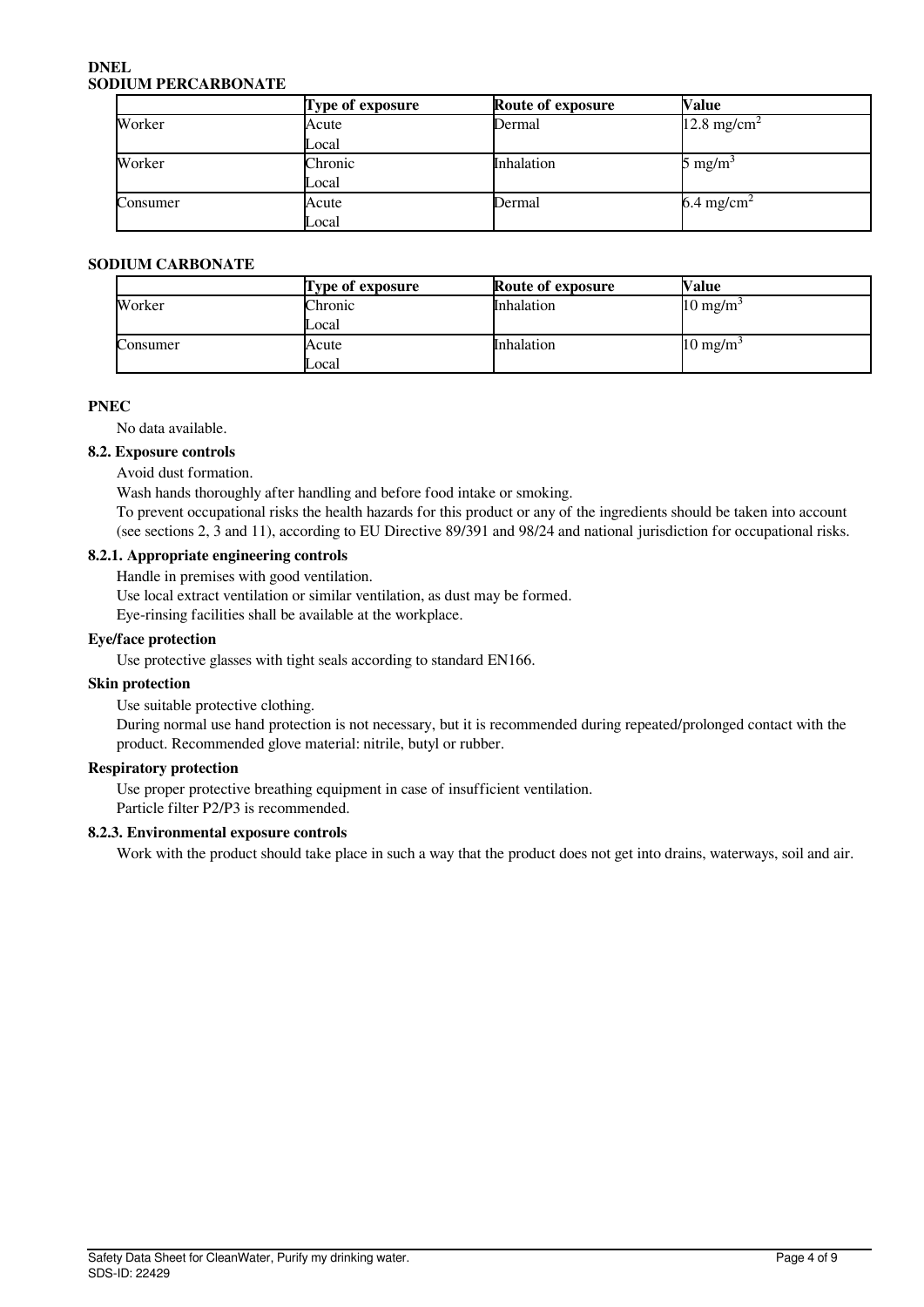## SECTION 9: Physical and chemical properties

## **9.1. Information on basic physical and chemical properties**

| a)           | Appearance                                   | Form: Tablet. Colour: white. |
|--------------|----------------------------------------------|------------------------------|
| b)           | Odour                                        | scentless                    |
| C)           | Odour threshold                              | Not indicated                |
|              | d) pH                                        | Not indicated                |
|              | e) Melting point/freezing point              | Not indicated                |
| f)           | Initial boiling point and boiling range      | Not indicated                |
| g)           | Flash point                                  | Not indicated                |
| h)           | Evaporation rate                             | Not indicated                |
| $\mathbf{i}$ | Flammability (solid, gas)                    | Not applicable               |
| $\ddot{1}$   | Upper/lower flammability or explosive limits | Not indicated                |
|              | k) Vapour pressure                           | Not indicated                |
| $\bf{D}$     | Vapour density                               | Not indicated                |
|              | m) Relative density                          | Not indicated                |
|              | n) Solubility                                | Solubility in water: Soluble |
|              | o) Partition coefficient: n-octanol/water    | Not applicable               |
| p)           | Auto-ignition temperature                    | Not indicated                |
| q)           | Decomposition temperature                    | Not indicated                |
| r)           | <b>Viscosity</b>                             | Not indicated                |
| S)           | <b>Explosive properties</b>                  | Not applicable               |
| t)           | Oxidising properties                         | Not applicable               |
|              |                                              |                              |

#### **9.2. Other information**

No data available

## SECTION 10: Stability and reactivity

#### **10.1. Reactivity**

May intensify fire. Oxidising. Decomposes on heating.

#### **10.2. Chemical stability**

The product is stable at normal storage and handling conditions.

## **10.3. Possibility of hazardous reactions**

Upon contact with water, sodium percarbonate dissolves into carbonate and hydrogen peroxide, which in turn decomposes to water and oxygen.

Hydrogenperoxide can react violently upon heating with a reducing agent.

## **10.4. Conditions to avoid**

Protect from moisture. Protect from heat and direct sunlight.

Avoid heating.

## **10.5. Incompatible materials**

Contains sodium percarbonate which reacts with: Water, acids and bases, reduction agents, organic material, metal ions (e.g. Mn, Fe, Cu, Ni, Cr, Zn), metal oxides, metal salts. Avoid contact with combustible or flammable materials.

#### **10.6. Hazardous decomposition products**

Oxygen. Hydrogen peroxide.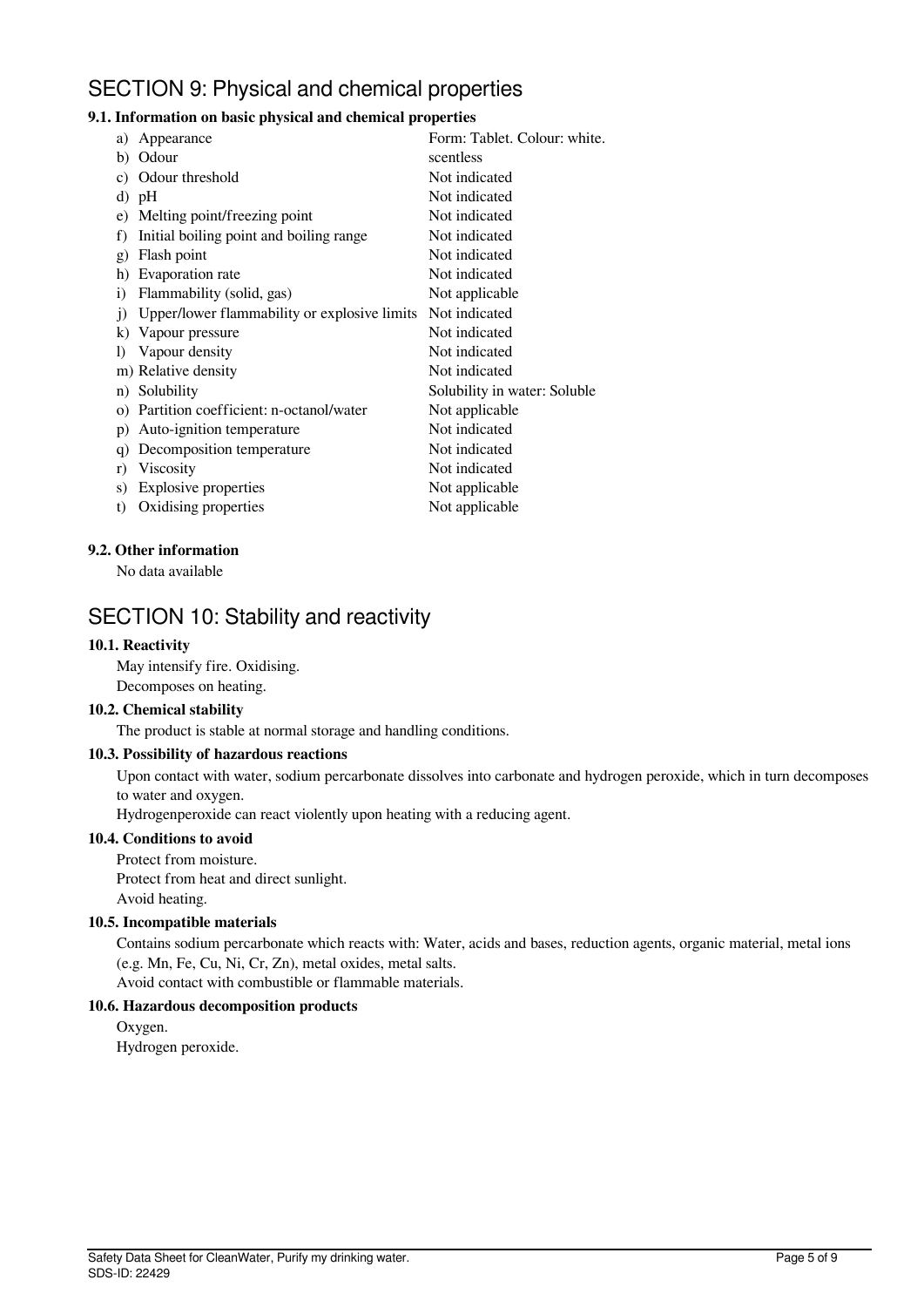## SECTION 11: Toxicological information

## **11.1. Information on toxicological effects**

Not indicated.

#### **Acute toxicity**

Harmful if swallowed.

## **SODIUM PERCARBONATE**

LD50 rabbit 24h: > 2000 mg/kg Dermally LD50 rat 24h: 1034 mg/kg Orally LC50 rat  $12h$ :  $> 4580$  mg/kg Inhalation

## **SODIUM CARBONATE**

LD50 rabbit 24h: > 2000 mg/kg Dermally LD50 rat 24h: 2800 mg/kg Orally LC50 rat 2h: 2.3 mg/L Inhalation

## **Skin corrosion/irritation**

The product is neither corrosive nor irritant.

#### **Serious eye damage/irritation**

Strong irritant with danger of severe eye injury.

## **Respiratory or skin sensitisation**

The criteria for classification cannot be considered fulfilled based on available data.

#### **Germ cell mutagenicity**

No mutagenic effects have been reported for the substance in this mixture.

## **Carcinogenicity**

No carcinogenic effects have been reported for the substances in this product.

#### **Reproductive toxicity**

No toxic effects to reproduction have been reported for the substances in this mixture.

#### **STOT-single exposure**

The criteria for classification cannot be considered fulfilled based on available data.

## **STOT-repeated exposure**

The criteria for classification cannot be considered fulfilled based on available data.

#### **Aspiration hazard**

The product is not classified as being toxic for aspiration.

## SECTION 12: Ecological information

## **12.1. Toxicity**

Avoid larger spills directly in soil, water and drains. The product is not classified as hazardous to the environment.

## **SODIUM PERCARBONATE**

LC50 fathead minnow (Pimephales promelas) 96h: 70.7 mg/L EC50 Water flea (Daphnia pulex) 48h: 4.9 mg/l

## **SODIUM CARBONATE**

LC50 Freshwater water flea (Daphnia magna) 48h: 265 mg/L LC50 Bluegill (Lepomis macrochirus) 96h: 300 mg/L LC50 Fish 96h: 1 - 740 mg/L IC50 Algae 72h: > 2420 mg/L EC50 Freshwater water flea (Daphnia magna) 48h: 227 mg/L NOEC Freshwater water flea (Daphnia magna) 48h: 2 mg/L

#### **12.2. Persistence and degradability**

The product degrades easily in the natural environment.

## **12.3. Bioaccumulative potential**

Neither this product, nor its contents, accumulates in nature.

#### **12.4. Mobility in soil**

The product is miscible with water and is therefore variable in soil and water.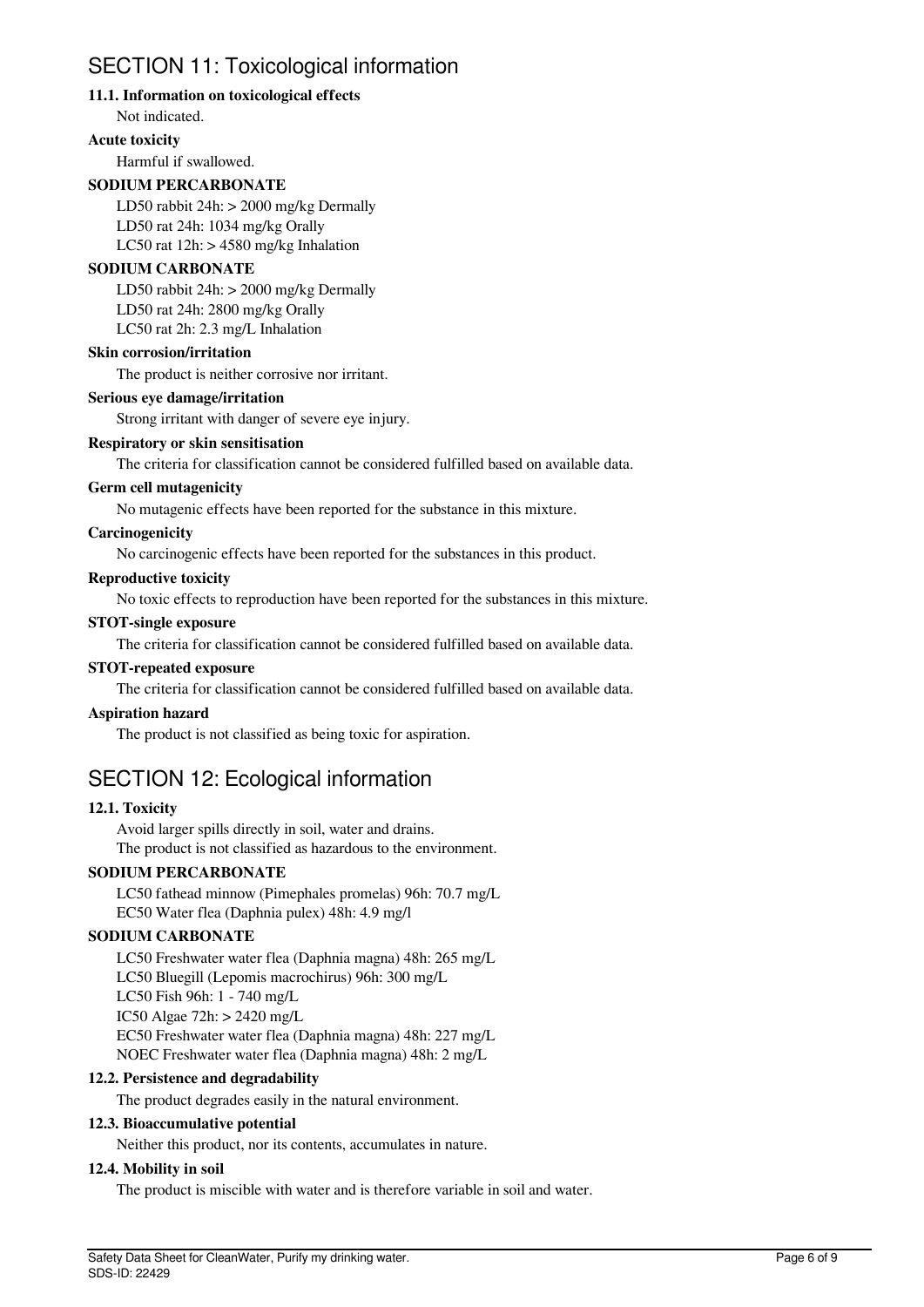## **12.5. Results of PBT and vPvB assessment**

This product does not contain any substances that are assessed to be a PBT or a vPvB.

#### **12.6. Other adverse effects**

No known effects or hazards.

## SECTION 13: Disposal considerations

## **13.1. Waste treatment methods**

## **Waste handling of the product**

May not be disposed of with household waste.

Avoid larger spills of undiluted product in drains. Smaller quantities of undiluted product can be washed into drains. Discarded products must be disposed of as hazardous waste in accordance with regulations.

Not completely emptied packaging can contain remnants of dangerous substances and should therefore be handled as hazardous waste according to the above. Completely emptied packaging can be recycled.

Observe local regulations.

See also national waste regulations.

#### **Classification according to 2008/98**

Recommended LoW-code: 06 13 01 Inorganic plant protection products, wood-preserving agents and other biocides.

## SECTION 14: Transport information

Where not otherwise stated the information applies to all of the UN Model Regulations, i.e. ADR (road), RID (railway), ADN (inland waterways), IMDG (sea), and ICAO (IATA) (air).

## **14.1. UN number**

Not classified as dangerous goods

## **14.2. UN proper shipping name**

Not applicable

**14.3. Transport hazard class(es)**

Not applicable

#### **14.4. Packing group** Not applicable

**14.5. Environmental hazards**

Not applicable

## **14.6. Special precautions for user**

Not applicable

## **14.7. Transport in bulk according to Annex II of MARPOL73/78 and the IBC Code**

Not applicable

## **14.8 Other transport information**

Not applicable

## SECTION 15: Regulatory information

## **15.1. Safety, health and environmental regulations/legislation specific for the substance or mixture**

REGULATION (EU) No 528/2012 OF THE EUROPEAN PARLIAMENT AND OF THE COUNCIL of 22 May 2012 concerning the making available on the market and use of biocidal products.

## **15.2. Chemical safety assessment**

Assessment and chemical safety report in accordance with 1907/2006 Annex I has not yet been performed.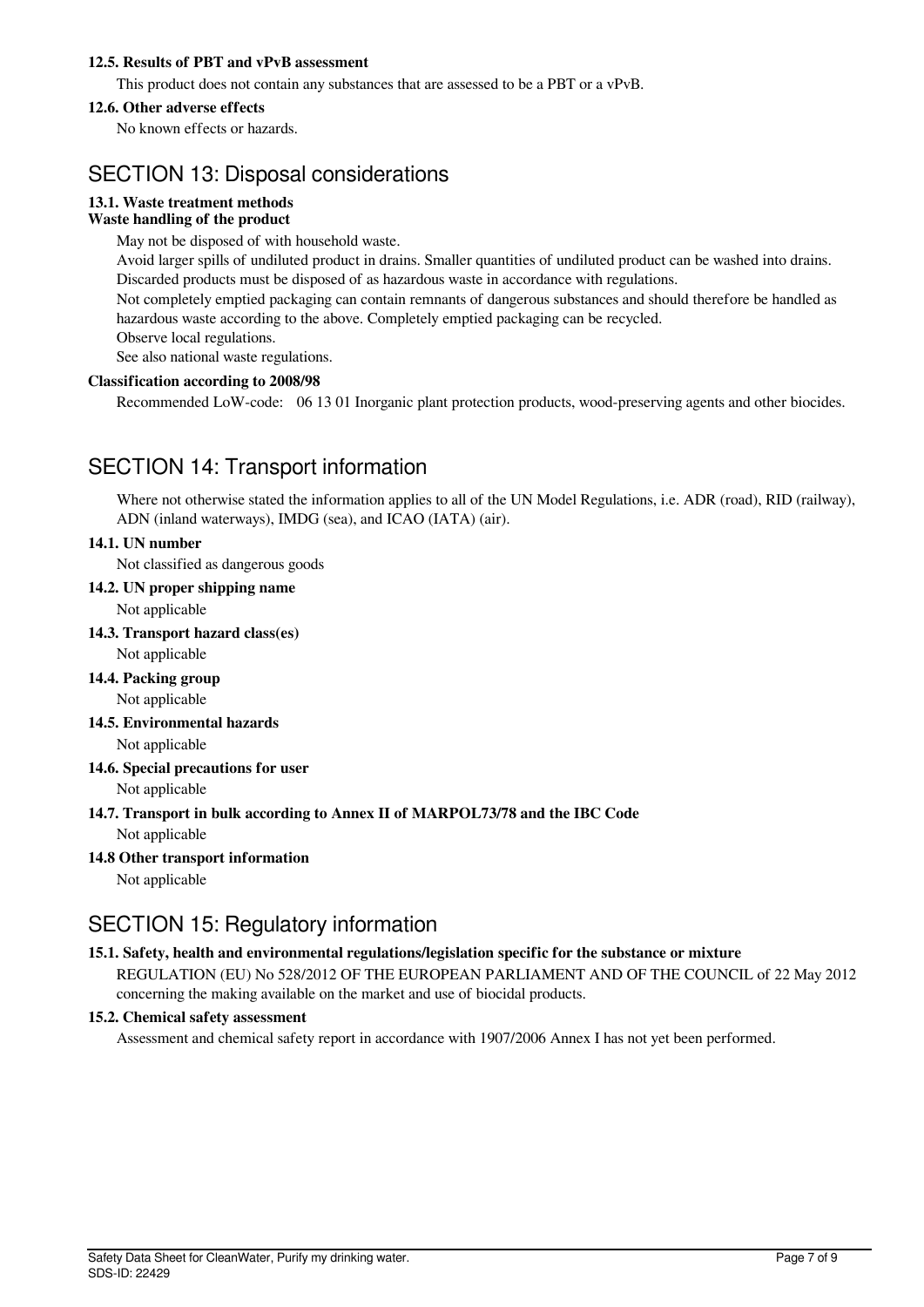## SECTION 16: Other information

#### **16a. Indication of where changes have been made to the previous version of the safety data sheet Revisions of this document**

This is the first version

## **16b. Legend to abbreviations and acronyms used in the safety data sheet Full texts for Hazard Class and Category Code mentioned in section 3**

| $Ox$ Sol 2              | Oxidising solids (Verified Category 2) |
|-------------------------|----------------------------------------|
| Acute Tox 4 <i>oral</i> | Acute toxicity (Category 4 oral)       |
| Eye Dam 1               | Irreversible Eye Effects (Category 1)  |
| Eye Irrit 2             | Irritates eyes (Category 2)            |

## **Explanations of the abbreviations in Section 14**

ADR European Agreement concerning the International Transport of Dangerous Goods by Road

- RID Regulations concerning the International Transport of Dangerous Goods by Rail
- IMDG International Maritime Dangerous Goods Code
- ICAO International Civil Aviation Organization (ICAO, 999 University Street, Montreal, Quebec H3C 5H7, Canada)
- IATA The International Air Transport Association

#### **16c. Key literature references and sources for data Sources for data**

Primary data for the calculation of the hazards has preferentially been taken from the official European classification list, 1272/2008 Annex I , as updated to 2019-11-21.

Where such data was not available, alternative documentation used to establish the official classification was used, e.g. IUCLID (International Uniform Chemical Information Database). As a second alternative, information was used from reputable international chemical industries, and as a third alternative other available information was used, e.g. material safety data sheets from other suppliers or information from non-profit associations, where reliability of the source was assessed by expert opinion. If, in spite of this, reliable information could not be sourced, the hazards were assessed by expert opinions based on the known hazards of similar substances, and according to the principles in 1907/2006 and 1272/2008.

## **Full texts for Regulations mentioned in this Safety Data Sheet**

- 1907/2006 REGULATION (EC) No 1907/2006 OF THE EUROPEAN PARLIAMENT AND OF THE COUNCIL of 18 December 2006 concerning the Registration, Evaluation, Authorisation and Restriction of Chemicals (REACH), establishing a European Chemicals Agency, amending Directive 1999/45/EC and repealing Council Regulation (EEC) No 793/93 and Commission Regulation (EC) No 1488/94 as well as Council Directive 76/769/EEC and Commission Directives 91/155/EEC, 93/67/EEC, 93/105/EC and 2000/21/EC
- 2015/830 COMMISSION REGULATION (EU) 2015/830 of 28 May 2015 amending Regulation (EC) No 1907/2006 of the European Parliament and of the Council on the Registration, Evaluation, Authorisation and Restriction of Chemicals (REACH)
- 1272/2008 REGULATION (EC) No 1272/2008 OF THE EUROPEAN PARLIAMENT AND OF THE COUNCIL of 16 December 2008 on classification, labelling and packaging of substances and mixtures, amending and repealing Directives 67/548/EEC and 1999/45/EC, and amending Regulation (EC) No 1907/2006
- 2008/98 DIRECTIVE 2008/98/EC OF THE EUROPEAN PARLIAMENT AND OF THE COUNCIL of 19 November 2008 on waste and repealing certain Directives
- 1907/2006 REGULATION (EC) No 1907/2006 OF THE EUROPEAN PARLIAMENT AND OF THE COUNCIL of 18 December 2006 concerning the Registration, Evaluation, Authorisation and Restriction of Chemicals (REACH), establishing a European Chemicals Agency, amending Directive 1999/45/EC and repealing Council Regulation (EEC) No 793/93 and Commission Regulation (EC) No 1488/94 as well as Council Directive 76/769/EEC and Commission Directives 91/155/EEC, 93/67/EEC, 93/105/EC and 2000/21/EC

## **16d. Methods of evaluating information referred to in 1272/2008 Article 9 which was used for the purpose of classification**

Hazard calculation for this mixture has been performed as a cumulative assessment with the aid of expert assessments in accordance with 1272/2008 Annex I , where all available information which may be significant to establishing the hazards of the mixture was assessed together, and in accordance with 1907/2006 Annex XI .